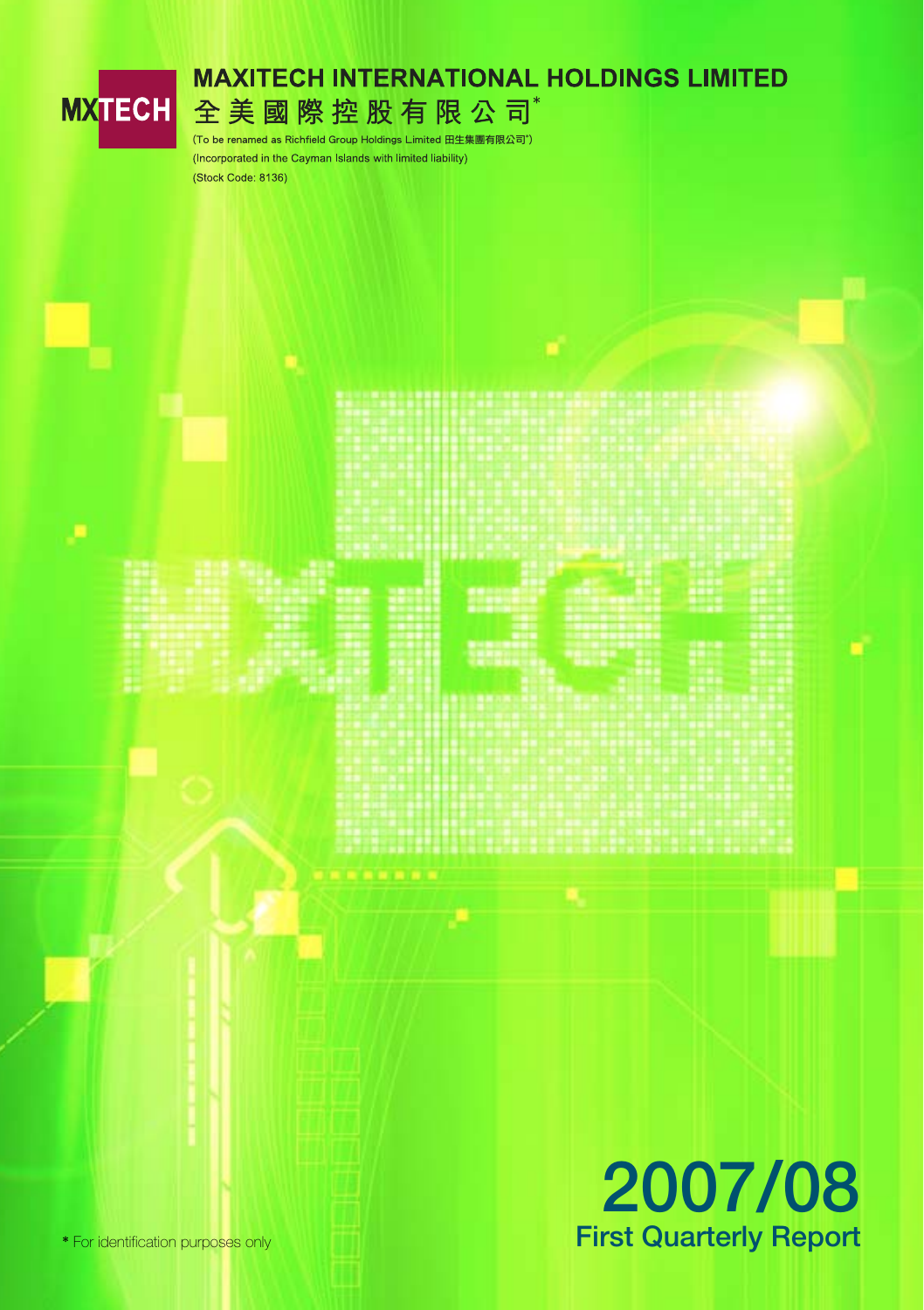#### **CHARACTERISTICS OF THE GROWTH ENTERPRISE MARKET ("GEM") OF THE STOCK EXCHANGE OF HONG KONG LIMITED (THE "STOCK EXCHANGE")**

 $\blacksquare$ ٠ ■ ■ ■ ■ ■

**GEM has been established as a market designed to accommodate companies to which a high investment risk may be attached. In particular, companies may list on GEM with neither a track record of profitability nor any obligation to forecast future profitability. Furthermore, there may be risks arising out of the emerging nature of companies listed on GEM and the business sectors or countries in which the companies operate. Prospective investors should be aware of the potential risks of investing in such companies and should make the decision to invest only after due and careful consideration. The greater risk profile and other characteristics of GEM mean that it is a market more suited to professional and other sophisticated investors.**

**Given the emerging nature of companies listed on GEM, there is a risk that securities traded on GEM may be more susceptible to high market volatility than securities traded on the Main Board of the Stock Exchange and no assurance is given that there will be a liquid market in the securities traded on GEM.**

**The principal means of information dissemination on GEM is publication on the Internet website operated by the Stock Exchange. GEM-listed companies are not generally required to issue paid announcements in gazetted newspapers. Accordingly, prospective investors should note that they need to have access to the GEM website in order to obtain up-todate information on GEM-listed issuers.**

*The Stock Exchange takes no responsibility for the contents of this report, makes no representation as to its accuracy or completeness and expressly disclaims any liability whatsoever for any loss howsoever arising from or in reliance upon the whole or any part of the contents of this report.*

*This report, for which the directors of Maxitech International Holdings Limited collectively and individually accept full responsibility, includes particulars given in compliance with the Rules Governing the Listing of Securities on GEM of the Stock Exchange (the "GEM Listing Rules") for the purpose of giving information with regard to Maxitech International Holdings Limited. The directors, having made all reasonable enquiries, confirm that, to the best of their knowledge and belief: (1) the information contained in this report is accurate and complete in all material respects and not misleading; (2) there are no other matters the omission of which would make any statement in this report misleading; and (3) all opinions expressed in this report have been arrived at after due and careful consideration and are founded on bases and assumptions that are fair and reasonable.*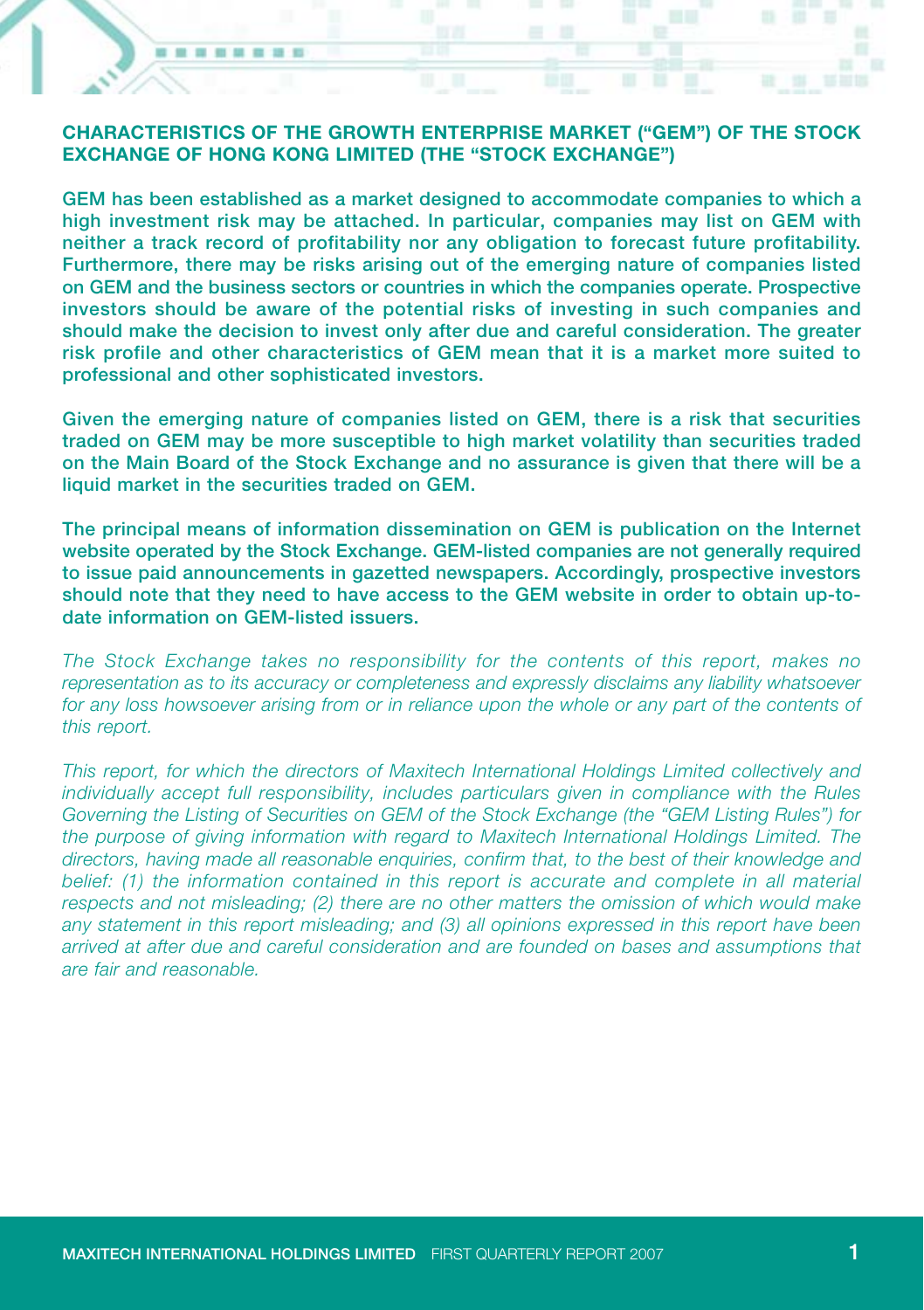# **FIRST QUARTERLY RESULTS (UNAUDITED)**

The board of directors (the "Board") of Maxitech International Holdings Limited (the "Company") herein presents the unaudited consolidated results of the Company and its subsidiaries (collectively referred to as the "Group") for the three months ended 30 June 2007 together with the comparative unaudited figures for the three months ended 30 June 2006 as follows:

# **UNAUDITED CONSOLIDATED INCOME STATEMENT**

*For the three months ended 30 June 2007*

........

|                                                                            |                | Three months ended<br>30 June          |                                 |  |
|----------------------------------------------------------------------------|----------------|----------------------------------------|---------------------------------|--|
|                                                                            | <b>Notes</b>   | 2007<br>(Unaudited)<br><b>HK\$'000</b> | 2006<br>(Unaudited)<br>HK\$'000 |  |
| <b>TURNOVER</b>                                                            | 3              | 37,173                                 | 11,973                          |  |
| Cost of sales                                                              |                | (23, 437)                              | (5,999)                         |  |
| <b>Gross profit</b>                                                        |                | 13,736                                 | 5,974                           |  |
| Other revenue<br>Selling and distribution costs<br>Administrative expenses |                | 377<br>(5,076)<br>(3, 148)             | 158<br>(4,350)<br>(2,705)       |  |
| PROFIT/(LOSS) FROM OPERATIONS                                              |                | 5,889                                  | (923)                           |  |
| <b>Finance costs</b>                                                       | $\overline{4}$ | (1,618)                                | (22)                            |  |
| PROFIT/(LOSS) BEFORE INCOME TAX<br>Income tax                              | 5              | 4,271<br>(927)                         | (945)                           |  |
| NET PROFIT/(LOSS) FOR THE PERIOD                                           |                | 3,344                                  | (945)                           |  |
| Attributable to<br>Equity holders of the Company<br>Minority interests     |                | 3,344<br>3,344                         | (801)<br>(144)<br>(945)         |  |
| <b>DIVIDEND</b>                                                            | 6              |                                        |                                 |  |
| PROFIT/(LOSS) PER SHARE                                                    | $\overline{7}$ |                                        |                                 |  |
| <b>Basic</b>                                                               |                | HK0.17 cents                           | $HK(0.17)$ cents                |  |
| <b>Diluted</b>                                                             |                | N/A                                    | N/A                             |  |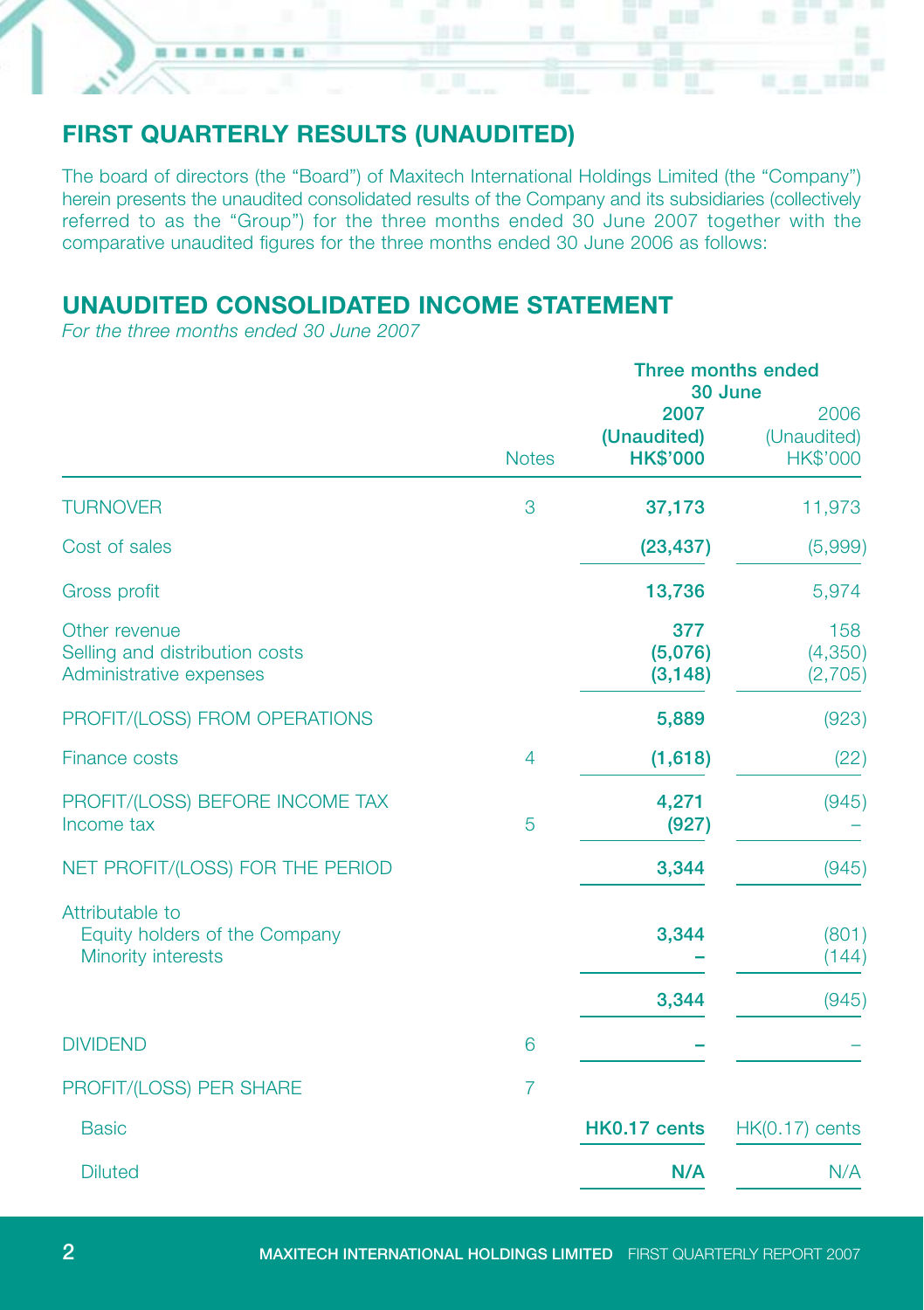# **UNAUDITED CONSOLIDATED STATEMENT OF CHANGES IN EQUITY**

*For the three months ended 30 June 2007*

 $\blacksquare$ 18.10

.....

|                           | <b>Issued</b><br>share<br>capital<br>(Unaudited)<br><b>HK\$'000</b> | <b>Share</b><br>premium<br>(Unaudited)<br><b>HK\$'000</b> | Equity<br>component<br>of convertible<br>bonds<br>(Unaudited)<br><b>HK\$'000</b> | Accumulated<br>losses<br>(Unaudited)<br><b>HK\$'000</b> | Total<br>(Unaudited)<br><b>HK\$'000</b> | Minority<br><b>interests</b><br>(Unaudited)<br><b>HK\$'000</b> | Total<br>(Unaudited)<br>HK\$'000 |
|---------------------------|---------------------------------------------------------------------|-----------------------------------------------------------|----------------------------------------------------------------------------------|---------------------------------------------------------|-----------------------------------------|----------------------------------------------------------------|----------------------------------|
| 2006                      |                                                                     |                                                           |                                                                                  |                                                         |                                         |                                                                |                                  |
| At 1 April 2006           | 4.605                                                               | 14,918                                                    |                                                                                  | (11, 255)                                               | 8,268                                   | 80                                                             | 8,348                            |
| Exercise of share options | 381                                                                 | 5,829                                                     |                                                                                  |                                                         | 6,210                                   |                                                                | 6,210                            |
| Net loss for the period   |                                                                     |                                                           |                                                                                  | (801)                                                   | (801)                                   | (144)                                                          | (945)                            |
| At 30 June 2006           | 4,986                                                               | 20,747                                                    |                                                                                  | (12,056)                                                | 13,677                                  | (64)                                                           | 13,613                           |

|                                            | <b>Issued</b><br>share<br>capital<br>(Unaudited)<br><b>HK\$'000</b> | premium<br>(Unaudited)<br><b>HK\$'000</b> | <b>Equity</b><br>component<br>Share of convertible<br>bonds<br>(Unaudited)<br><b>HK\$'000</b> | Accumulated<br><b>losses</b><br>(Unaudited)<br><b>HK\$'000</b> | Total<br>(Unaudited)<br><b>HK\$'000</b> | <b>Minority</b><br><b>interests</b><br>(Unaudited)<br><b>HK\$'000</b> | Total<br>(Unaudited)<br><b>HK\$'000</b> |
|--------------------------------------------|---------------------------------------------------------------------|-------------------------------------------|-----------------------------------------------------------------------------------------------|----------------------------------------------------------------|-----------------------------------------|-----------------------------------------------------------------------|-----------------------------------------|
| 2007                                       |                                                                     |                                           |                                                                                               |                                                                |                                         |                                                                       |                                         |
| At 1 April 2007                            | 18,000                                                              | 39,632                                    |                                                                                               | (22,908)                                                       | 34,724                                  |                                                                       | 34,724                                  |
| Issue of convertible bonds                 |                                                                     |                                           | 149,101                                                                                       |                                                                | 149,101                                 |                                                                       | 149,101                                 |
| Partial conversion of<br>convertible bonds | 4,250                                                               | 250,750                                   | (83, 379)                                                                                     |                                                                | 171,621                                 |                                                                       | 171,621                                 |
| Net profit for the period                  |                                                                     |                                           |                                                                                               | 3,344                                                          | 3,344                                   |                                                                       | 3,344                                   |
| At 30 June 2007                            | 22,250                                                              | 290,382                                   | 65,722                                                                                        | (19, 564)                                                      | 358,790                                 |                                                                       | 358,790                                 |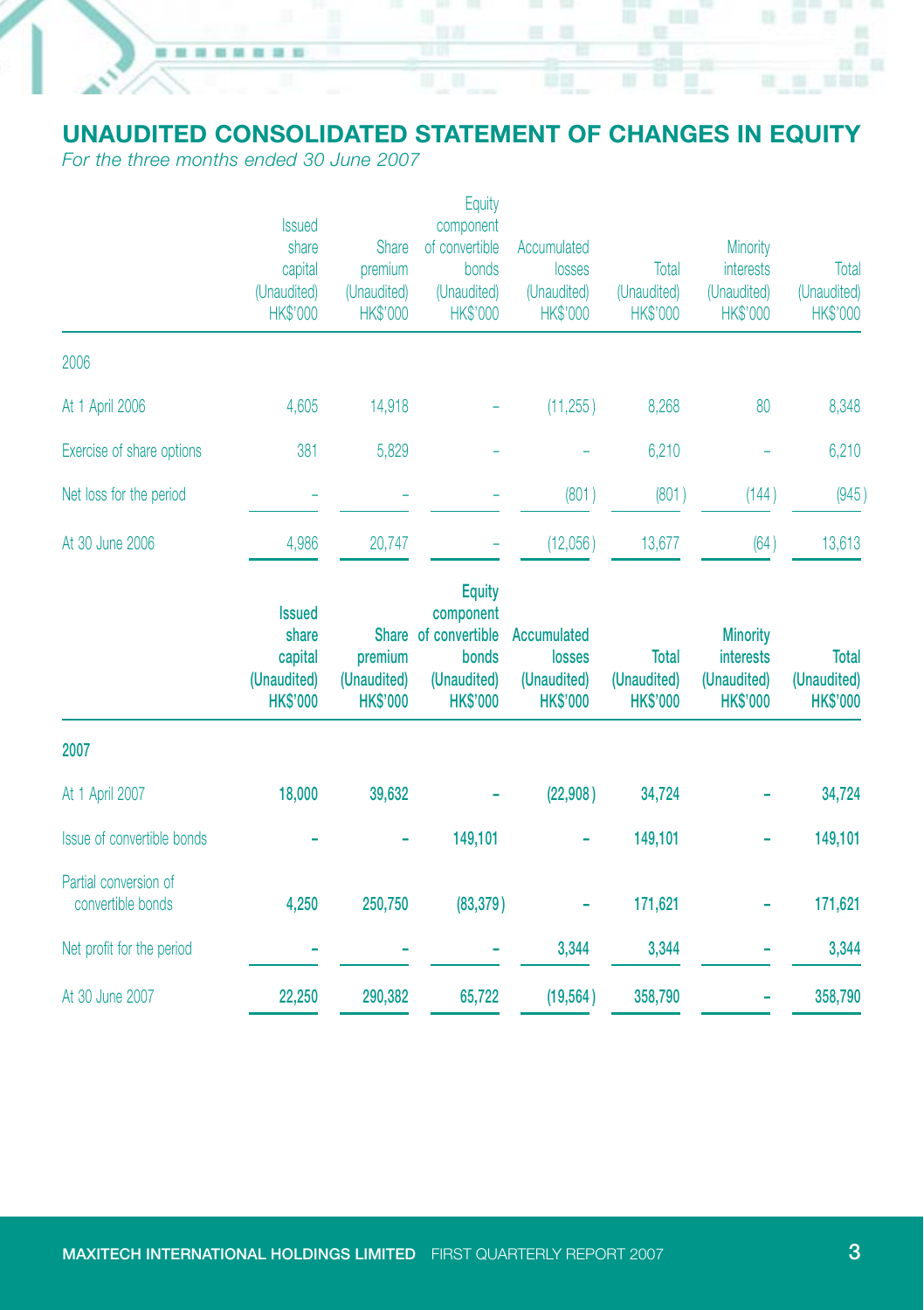# **NOTES TO CONDENSED CONSOLIDATED FINANCIAL STATEMENTS**

#### *1. GENERAL INFORMATION*

........

Maxitech International Holdings Limited (the "Company") was incorporated in the Cayman Islands on 10 January 2002 as an exempted company with limited liability under the Companies Law (2001 Second Revision) of the Cayman Islands. The address of its registered office is Cricket Square, Hutchins Drive, P.O. Box 2681, Grand Cayman KY1-1111, Cayman Islands and its principal place of business is Unit 1209, 12th Floor, Silvercord Tower 2, 30 Canton Road, Tsim Sha Tsui, Hong Kong. The Company's shares are listed on The Growth Enterprise Market ("GEM") of The Stock Exchange of Hong Kong Limited (the "Stock Exchange").

Pursuant to a special resolution passed on 26 July 2007 at an annual general meeting, the Company's name was proposed to be changed from Maxitech International Holdings Limited to Richfield Group Holdings Limited. The proposed change of name of the Company is subject to the approval of the Companies Registrar in the Cayman Islands.

The principal activity of the Company is investment holding. The subsidiaries (together with the Company referred to as the "Group") are principally engaged in the provision of property brokerage services, carrying out schemes for property consolidation, assembly and redevelopment, property trading in Hong Kong, the trading of recycled computers and the retail and wholesale of bags and accessories.

The unaudited consolidated results have been prepared in accordance with Hong Kong Financial Reporting Standards ("HKFRSs") which collective term includes all applicable individual Hong Kong Financial Reporting Standards, Hong Kong Accounting Standards ("HKAS") and Interpretations issued by the Hong Kong Institute of Certified Public Accountants ("HKICPA"). The first quarterly report also includes the applicable disclosure requirements of the Hong Kong Companies Ordinance and the Rules Governing the Listing of Securities on the GEM of the Stock Exchange ("GEM Listing Rules").

#### *2. BASIS OF PRESENTATION*

The unaudited consolidated results have been prepared under the historical convention, except for financial assets at fair value through profit or loss which are stated at fair value, and in accordance with Hong Kong Financial Reporting Standards and Hong Kong Accounting Standards issued by the Hong Kong Institute of Certified Public Accountants, the disclosure requirements of the Hong Kong Companies Ordinance and the Rules Governing the Listing of Securities on the Growth Enterprise Market of The Stock Exchange of Hong Kong Limited.

The accounting policies adopted in the preparation of the unaudited consolidated results are consistent with those used in the annual financial statements of the Group for the year ended 31 March 2007.

All significant transactions and balances within the Group have been eliminated on consolidation.

#### *3. TURNOVER*

Turnover represents the aggregate of the net invoiced value of goods sold, after allowances for returns and trade discounts.

|                                          | Three months ended<br>30 June          |                                        |
|------------------------------------------|----------------------------------------|----------------------------------------|
|                                          | 2007<br>(Unaudited)<br><b>HK\$'000</b> | 2006<br>(Unaudited)<br><b>HK\$'000</b> |
| <b>Turnover</b>                          |                                        |                                        |
| Property assembly and brokerage services | 7,500                                  | -                                      |
| Trading of recycled computers            | 17,648                                 |                                        |
| Retail                                   | 8,654                                  | 6,510                                  |
| Wholesale                                | 3,371                                  | 5,463                                  |
|                                          | 37,173                                 | 11.973                                 |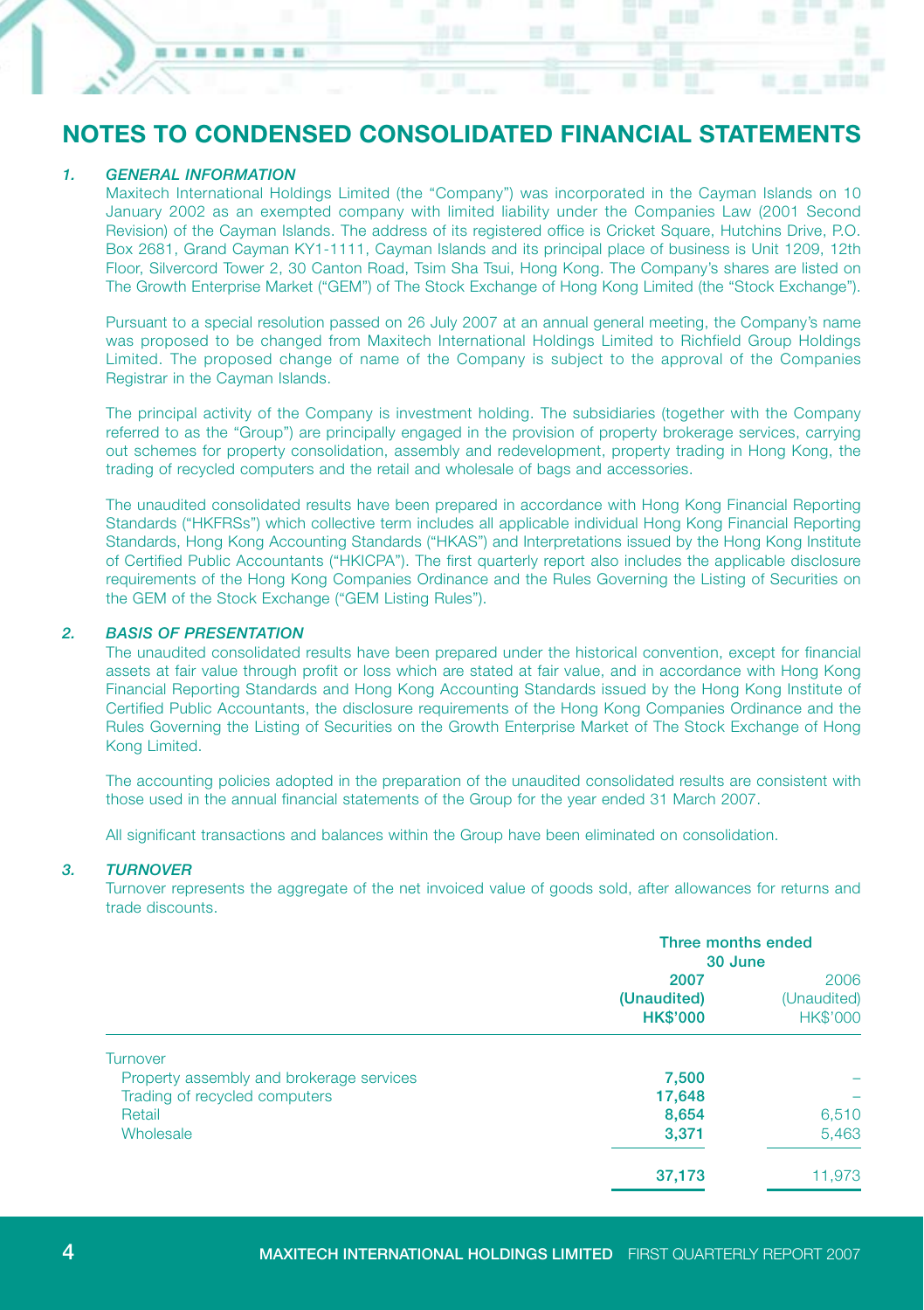#### *4. FINANCE COSTS*

**10 TO COLOR** 

|                                                 | Three months ended<br>30 June          |                                        |  |
|-------------------------------------------------|----------------------------------------|----------------------------------------|--|
|                                                 | 2007<br>(Unaudited)<br><b>HK\$'000</b> | 2006<br>(Unaudited)<br><b>HK\$'000</b> |  |
| Interests on bank loans                         | 3                                      | 22                                     |  |
| Effective interest expense on convertible bonds | 1,015                                  |                                        |  |
| Effective interest expense on promissory notes  | 600                                    |                                        |  |
|                                                 | 1,618                                  | 22                                     |  |

#### *5. INCOME TAX*

Hong Kong profits tax has been provided at the rate of 17.5% (three months ended 30 June 2006: Nil) on the estimated assessable profit arising in Hong Kong for the current period. Taxes on profits assessable in other jurisdictions have been calculated at the rates of tax prevailing in the places in which the Group operates, based on existing legislation, interpretation and practices in respect thereof.

Deferred tax had not been provided for the Group because the Group had no significant temporary differences at the balance sheet date (30 June 2006: Nil).

#### *6. DIVIDEND*

The Board does not recommend the payment of a dividend for the three months ended 30 June 2007 (three months ended 30 June 2006: Nil).

#### *7. EARNING PER SHARE*

The calculation of basic earning per share for the three months ended 30 June 2007 is based on the unaudited net profit attributable to equity holders of the Company for the three months ended 30 June 2007 of approximately HK\$3,344,000 (unaudited loss attributable to equity holder for the three months ended 30 June 2006: HK\$801,000) and on the weighted average number of 1,940,109,890 shares (three months ended 30 June 2006: 464,503,448).

No diluted earning per shares was presented for the three months ended 30 June 2007 as the conversion of convertible bonds was anti-dilutive.

Diluted earnings per share for the three months ended 30 June 2006 has not been disclosed as no diluting events existed during this period.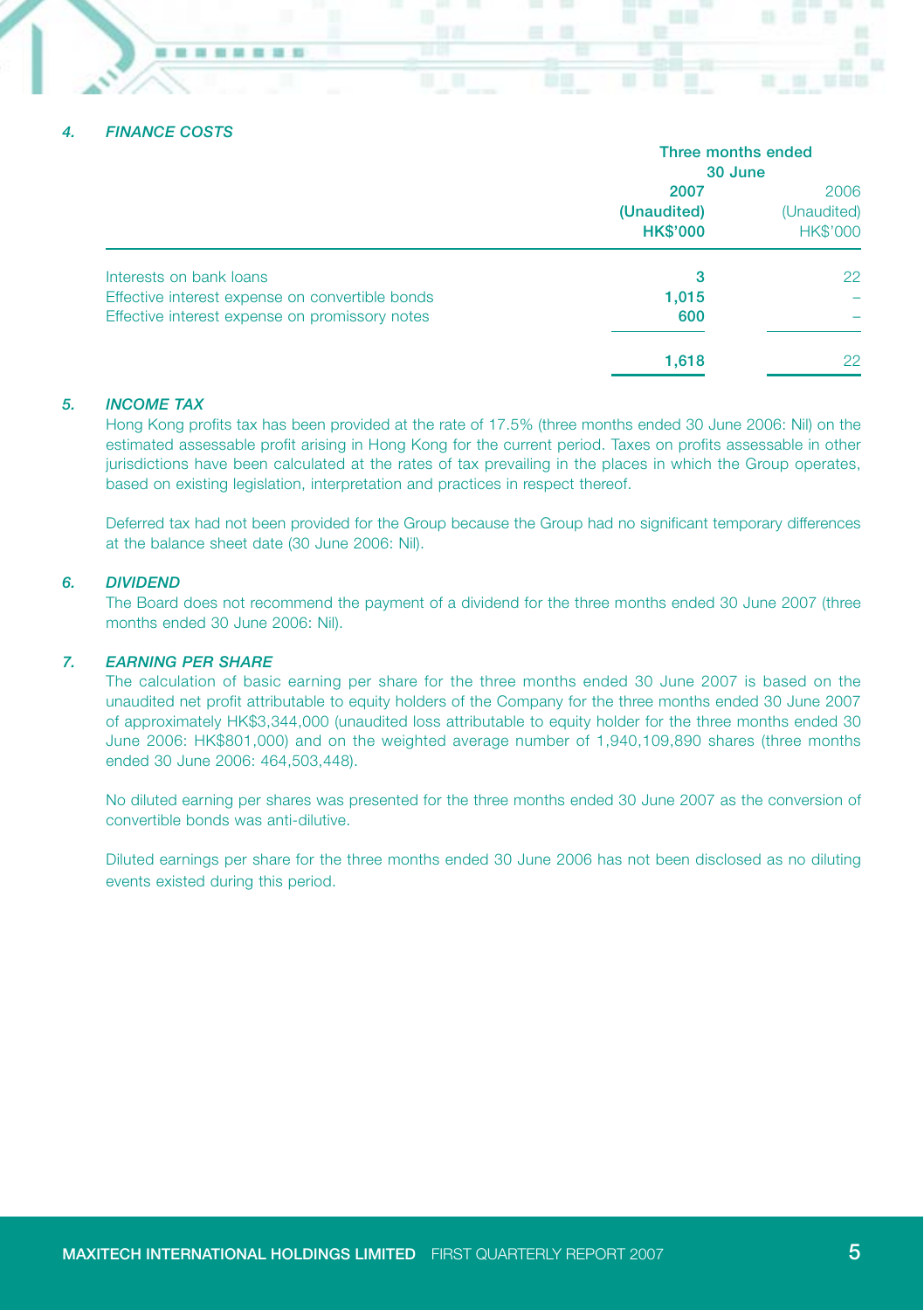### **FINANCIAL REVIEW**

10.10

■ ■ ■ ■ ■

During the three months ended 30 June 2007, the Group recorded a turnover of approximately HK\$37,173,000 (three months ended 30 June 2006: approximately HK\$11,973,000), representing an increase of approximately 210% when compared with the corresponding period last year. The increase was attributable to the contribution of the new business of trading of recycled computer and provision of property assembly and brokerage services, which accounted for 47% and 20%, respectively, of the Group's total turnover for the current period. The turnover for retails and wholesales of bag and accessories was remained steady as compared with the corresponding period last year.

The Group record a profit attributable to equity holders of approximately HK\$3,344,000, revealing a significant improvement when compared to the loss of approximately HK\$801,000 in the corresponding period last year. The improvement was mainly derived from the new business of provision of property assembly and brokerage services which was acquired on 29 May 2007. The business of trading of recycled computer merely recorded a operating profit of approximately HK\$144,000 for the three months ended 30 June 2007 because of the low profit margin. The retail and wholesales of bag and accessories still recorded a operating loss for the three months ended 30 June 2007, which was mainly attributable to the decrease in turnover.

### **BUSINESS REVIEW**

In view of the growth trend of the local property market, the Board realised that the consolidation, assembly and redevelopment of properties and development sites in urban districts of Hong Kong has ample market potential. The Company entered into an acquisition agreement to acquire the entire equity interests of Richfield Realty Limited ("Richfield Realty") on 10 April 2007 (the "Acquisition Agreement"). Richfield Realty is principally engaged in the provision of property brokerage services, carrying out schemes for property consolidation, assembly and redevelopments and property trading in Hong Kong, the acquisition was completed on 29 May 2007 (the "Completion"). After the Completion, the business of provision of property assembly and brokerage services will become the core business of the Group. The Directors proposed that, to reflect the nature of the business of the Group after the Completion, the name of the Company was proposed to be changed to Richfield Group Holdings Limited (Chinese translation being 田生集團有限公司, for identification purpose only), which was approved by the Company's shareholders at the annual general meeting held on 26 July 2007 and was subject to the approval of Companies Registrar in the Cayman Islands.

The business of trading of recycled computer recorded a turnover of approximately HK\$17,648,000 with a net profit margin of 0.8% only during the reporting period. The low profit margin and decreasing turnover was mainly due to the high competition in the market of electric consumer products and the increasing costs of good sold.

During the reporting period, the business of retail and wholesales of bags and accessories recorded a turnover of the same level, as compared to the corresponding period last year, with a continued operating loss. The unsatisfactory results for the reporting period was mainly attributable to the lower pricing of goods as a result of the increase of competitive and challenging business environment and the increase in operating cost and rental expenses.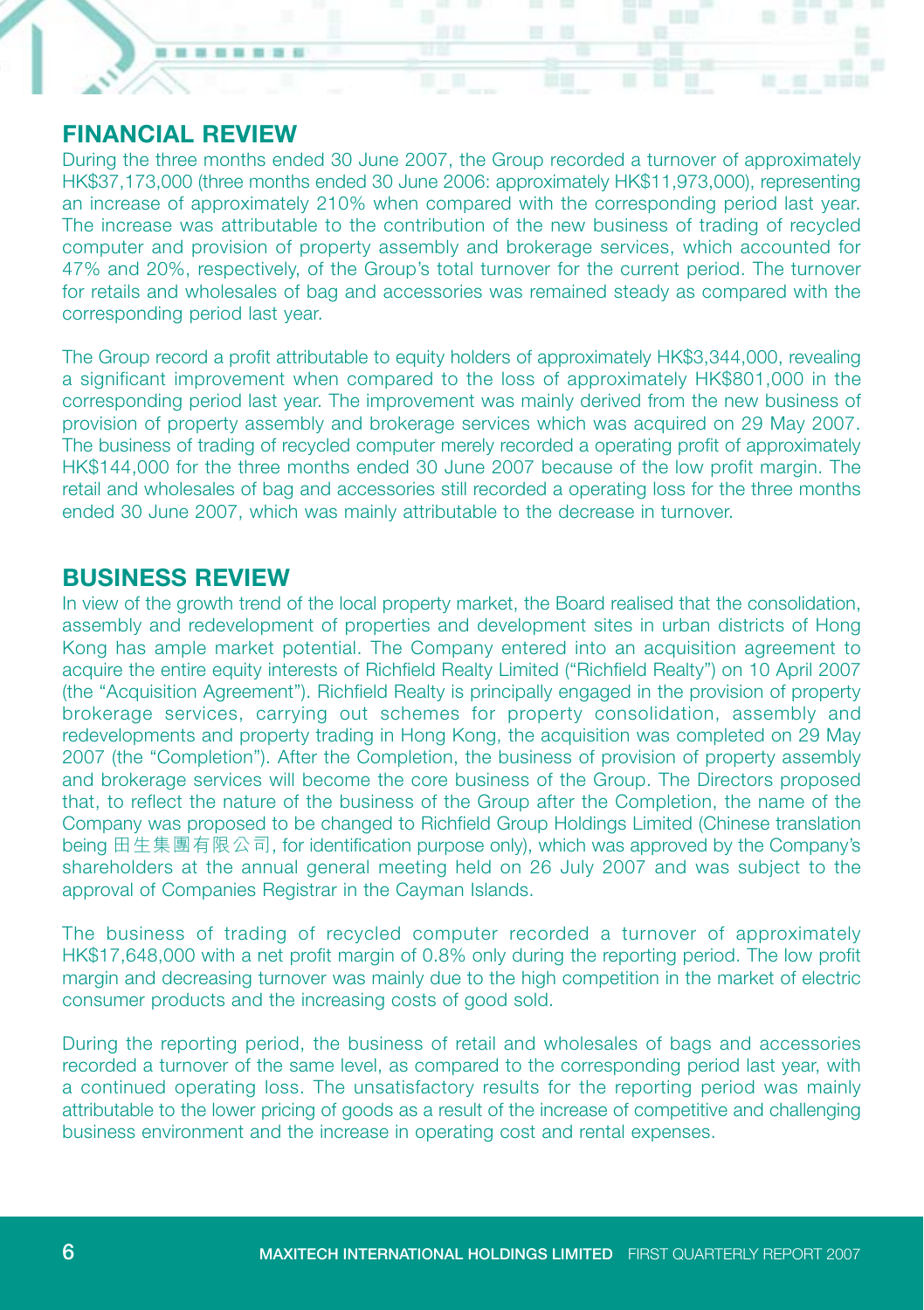On 3 July 2007, the Company announced that the non-legally binding memorandum of understanding dated 2 June 2006 ("MOU") regarding the proposed acquisition of the whole or part of equity interests in Richport Assets Limited had lapsed on 30 June 2007. The earnest money of HK\$6,000,000 paid by the Company was refunded to the Company in full.

## **CAPITAL STRUCTURE**

--------

On 10 April 2007, the Company entered into the Acquisition Agreement with Richfield (Holdings) Limited to acquire the entire equity interests of Richfield Realty and convertible bonds of HK\$456,000,000 (the "Conversion Bonds"), which form part of the consideration for the acquisition, was issued upon the Completion. The Convertible Bonds can be converted into the shares of the Company at an initial conversion price of HK\$0.6 per share (subject to adjustments in accordance with the terms of the Convertible Bonds) during its conversion period of five years from 29 May 2007. On 1 June 2007, Richfield (Holdings) Limited exercised its conversion rights to convert part of the Convertible Bonds of HK\$255,000,000 into 425,000,000 shares and the total issued share capital was enlarged from 1,800,000,000 shares to 2,225,000,000 shares.

### **PROSPECTS**

The Directors believe that the acquisition of Richfield Realty offer the Group a good business opportunity in view of the growth trend of the property market and the shortage of supply of land in urban districts in Hong Kong. They also consider that this business area will generate steady income stream to the Group and will become the main contribution to the results of the Group. In view of the continued economic growth in Hong Kong, it is generally perceived that the business will continue to maintain its momentum.

Considering the competitive and challenging business environment in the business of retail and wholesale of bags and trading of recycled computer, the Directors realise that the prospect of both businesses are challenging and they are expected to provide limited future growth and contribution to results of the Group. As a result, the Directors decided to restrain from making further investments in both businesses.

# **DIRECTORS' AND CHIEF EXECUTIVES' INTERESTS AND SHORT POSITIONS IN THE SHARES, UNDERLYING SHARES AND DEBENTURES OF THE COMPANY OR ANY ASSOCIATED CORPORATION**

As at 30 June 2007, the interests and short positions of the directors and chief executives of the Company in the shares, underlying shares and debentures of the Company or any of its associated corporations (within the meaning of Part XV of the Securities and Futures Ordinance (Cap. 571, Laws of Hong Kong) ("SFO")) which were required to be notified to the Company and the Stock Exchange pursuant to Divisions 7 and 8 of Part XV of the SFO (including interests or short positions which they were taken or deemed to have under such provisions of the SFO) or as recorded in the register required to be kept by the Company under Section 352 of the SFO or otherwise notified to the Company and the Stock Exchange pursuant to the required standards of dealings by directors as referred to in Rules 5.46 to 5.67 of the Rules Governing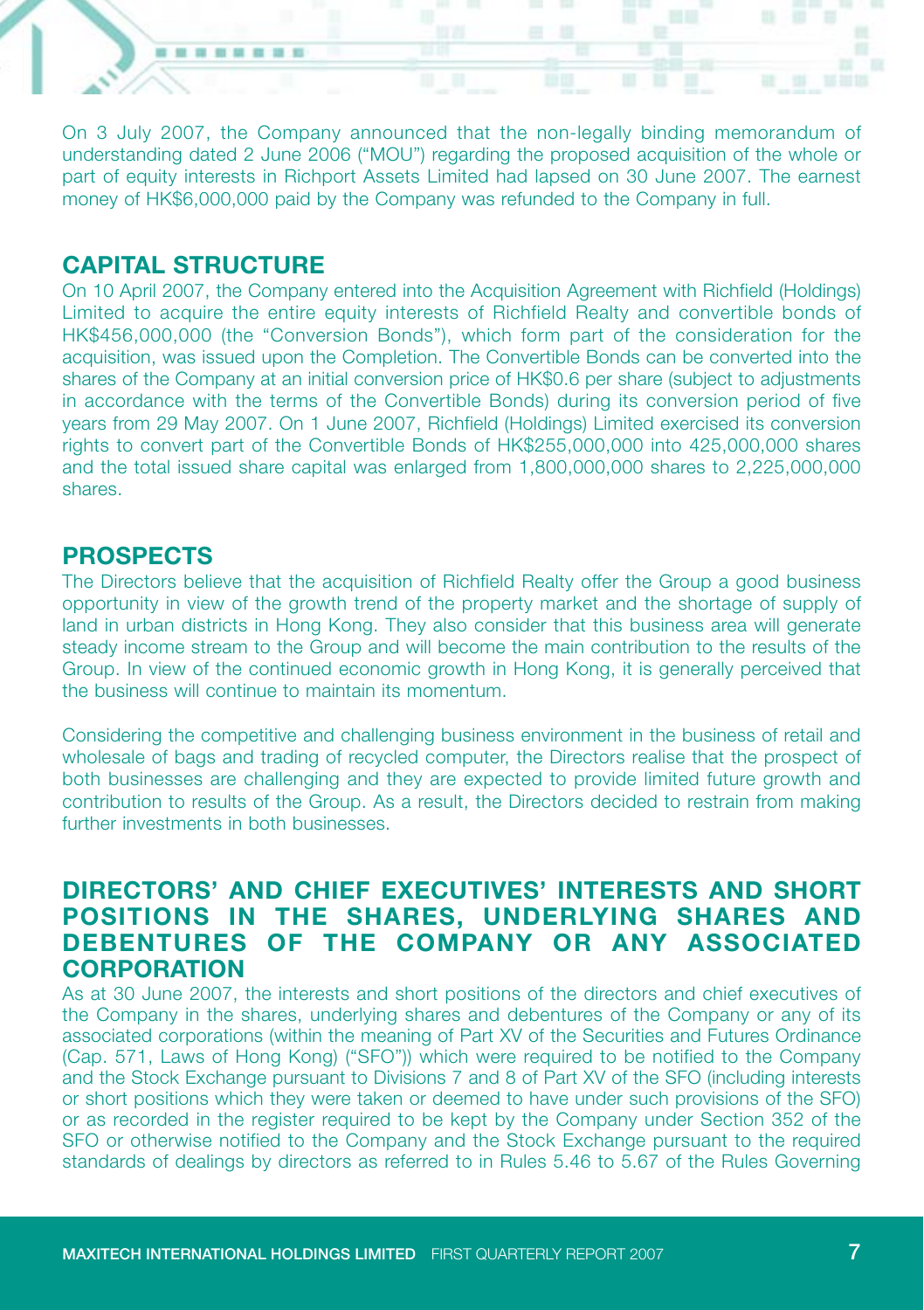the Listing of Securities on GEM of the Stock Exchange (the "GEM listing Rules"), were as follows:

--------

|                                                 | <b>Number of Shares</b> |                                 |               |                                              |
|-------------------------------------------------|-------------------------|---------------------------------|---------------|----------------------------------------------|
| <b>Director</b>                                 | Personal<br>interest    | Corporate<br>interest<br>(Note) | Total         | Approximate<br>percentage of<br>shareholding |
| Mr. Pong Wai San, Wilson<br>("Mr. Pong") (Note) | 306,000,000             | 936,794,000                     | 1.242.794.000 | 55.9%                                        |

Note: These shares are beneficially owned by Virtue Partner Group Limited, a company wholly owned by Mr. Pong Wai San, Wilson.

All the interests disclosed above represent long position in shares of the Company.

Save as disclosed above, as at 30 June 2007, none of the directors had any other interests or short positions in any shares, underlying shares or debentures of the Company or any of its associated corporation (within the meaning of Part XV of the SFO) which were required to be notified to the Company and the Stock Exchange pursuant to Divisions 7 and 8 of Part XV of the SFO (including interests or short positions which they were taken or deemed to have under such provisions of the SFO), or which were required to be recorded in the register kept by the Company under Section 352 of the SFO or otherwise notified to the Company and the Stock Exchange pursuant to Rules 5.46 to 5.67 of the GEM Listing Rules.

#### **SUBSTANTIAL SHAREHOLDERS' INTERESTS IN SHARES**

As at 30 June 2007, other than the interests of certain directors as disclosed under the section headed "Directors' and chief executives' interests and short positions in the shares, underlying shares and debentures of the company or any associated corporation" above, the interest or short positions of person in the shares and underlying shares and debentures of the Company which would fall to be disclosed to the Company under the provisions of Divisions 2 and 3 of Part XV of the SFO or, who is, directly or indirectly, interested in 10% or more of the nominal value of any class of share capital carrying rights to vote in all circumstances at general meetings of any other members of the Group, or any other substantial shareholders whose interests or short positions were recorded in the register required to be kept by the Company under Section 336 of the SFO were as follows:

| Name of shareholder                      | Number of<br>issued shares | Capacity in which<br>shares are held  | Percentage of<br>the issued<br>share capital |
|------------------------------------------|----------------------------|---------------------------------------|----------------------------------------------|
| Ms. Tung Ching Yee,<br>Helena (Note 1)   | 1.242.794.000              | <b>Family interest</b>                | 55.9%                                        |
| Richfield (Holdings) Limited<br>(Note 2) | 760,000,000                | <b>Corporation interest</b>           | 34.2%                                        |
| Mr. Au Wing Wah<br>("Mr. Au") (Note 2)   | 760,000,000                | Interest in controlled<br>corporation | 34.2%                                        |
| Ms. Kong Pik Fan<br>(Note 3)             | 760,000,000                | <b>Family interst</b>                 | 34.2%                                        |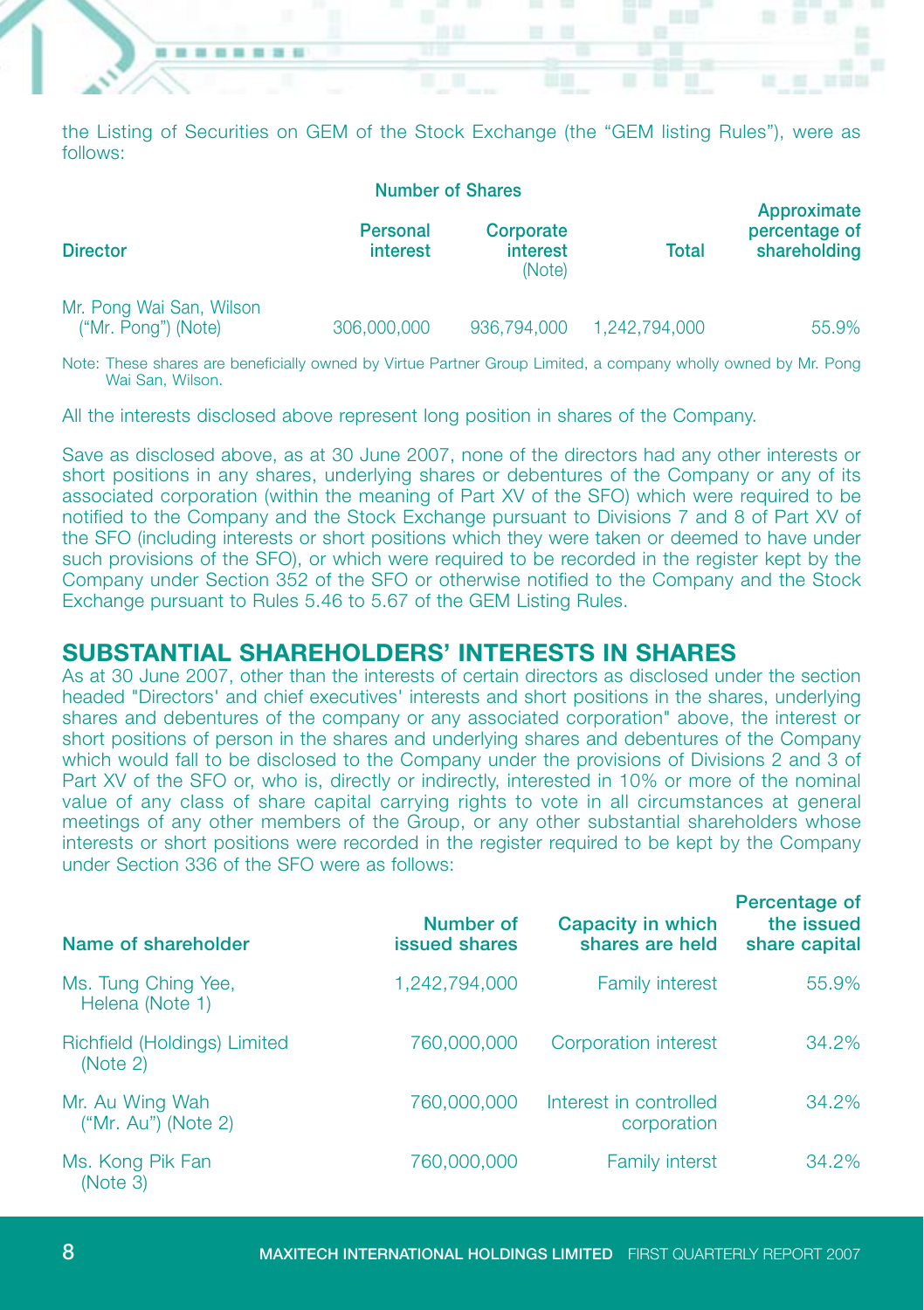#### Notes:

--------

- 1. Ms. Tung Ching Yee, Helena is the wife of Mr. Pong and accordingly deemed to be interested in the shares beneficially owned by Mr. Pong in his own capacity and through his controlled corporation, Virtue Partner Group Limited, under SFO.
- 2. These shares are beneficially owned by Richfield (Holdings) Limited, a company wholly owned by Mr. Au. The 760,000,000 shares held by Richfield (Holdings) Limited consist of 425,000,000 shares issued upon the partial conversion of the convertible bond issued on 29 May 2007 (the "Convertible Bonds") and the balance of the Convertible bonds of HK\$201,000,000 which can be converted into 335,000,000 shares of the Company at an initial conversion price of HK\$0.6 per share (subject to adjustments in accordance with the terms of the Convertible Bond) during its conversion period of five years from 29 May 2007.
- 3. Ms. Kong Pik Fan is the wife of Mr. Au and accordingly deemed to be interested in the shares beneficially owned by Mr. Au in his own capacity and through his controlled corporation, Richfield (Holdings) Limited, under SFO.

All the interests disclosed above represent long position in shares of the Company.

Save as disclosed above, as at 30 June 2007, the Directors of the Company were not aware of any other person (other than the directors and chief executive of the Company) who had an interest or short position in the shares or underlying shares of the Company which would fall to be disclosed to the Company under the provisions of Divisions 2 and 3 of Part XV of the SFO or, who is, directly or indirectly, interested in 10% or more of the nominal value of any class of share capital carrying rights to vote in all circumstances at general meetings of any other members of the Group, or any other substantial shareholders whose interests or short positions were recorded in the register required to be kept by the Company under Section 336 of the SFO.

### **DIRECTORS' RIGHTS TO ACQUIRE SHARES OR DEBENTURES**

Apart from as disclosed under the heading "Directors' and chief executives' interests and short positions in the shares, underlying shares and debentures of the company or any associated corporation" above, at no time during the reporting period were rights to acquire benefits by means of the acquisition of shares in or debentures of the Company or of any other body corporate granted to any directors or their respective spouse or children under 18 years of age, or were any such rights exercised by them; or was the Company, its holding company or any of its subsidiaries a party to any arrangements to enable the directors, their respective spouse or children under 18 years of age to acquire such rights in the Company or any other body corporate.

#### **DIRECTORS' INTERESTS IN COMPETING BUSINESS**

As at the date of this report, none of the directors, the management shareholders of the Company and their respective associates (as defined in the GEM Listing Rules) had any interest in a business which causes or may cause a significant competition with the business of the Group and any other conflicts of interest which any such person has or may have with the Group.

#### **PURCHASE, REDEMPTION OR SALE OF THE LISTED SECURITIES OF THE COMPANY**

Neither the Company, nor any of its subsidiaries purchased, redeemed or sold any of the Company's listed securities during the reporting period.